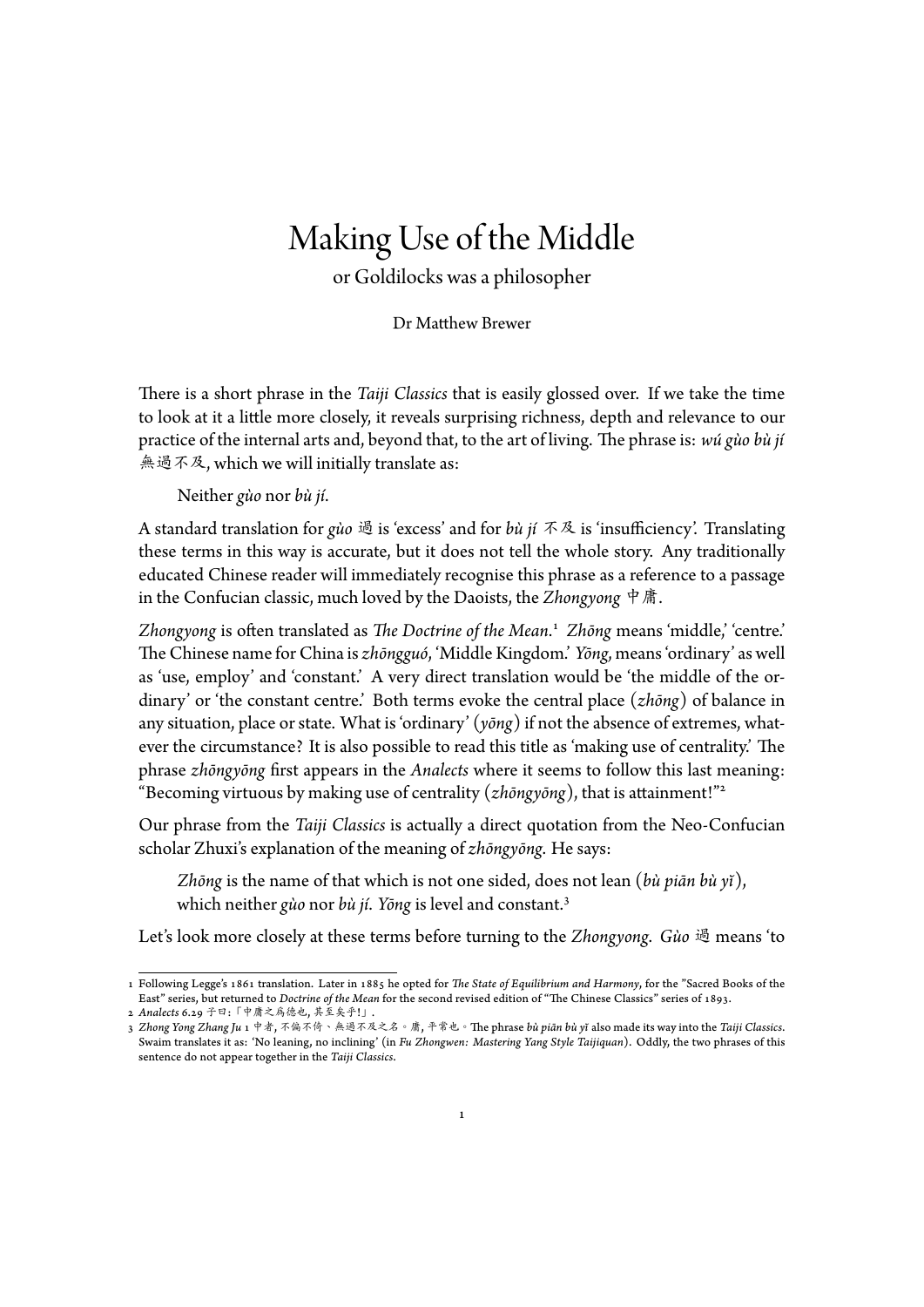pass by, to go beyond,' *jí* 及 means 'to arrive at, to come to, to reach, to attain.' *Bù jí* 不及, then, means 'not reach.' Our phrase from the *Taiji Classics* now reads,

Neither go beyond nor do not arrive.

The *Zhongyong*, can fill out its meaning for us:

The master said: "The Way (*dào*) is not traveled (*xíng*), I know why: those who are knowledgeable go beyond it (*gùo*); those who are foolish do not come up to it (*bù jí*). The Way is not made bright (*míng*), I know why: those who are worthy go beyond it (*gùo*), those who are unlike (the worthy) do not come up to it (*bù jí*). No one does not eat or drink, but few are able to know flavour."<sup>4</sup>

The dominant metaphors of this passage are of travelling along *xíng* 行, and illuminating (making bright and clear) *míng* 明, the way dào 道. The word translated as 'attainment' in *Analects* 6.29 above, zhì 至 'arrive,' is the same word that *Zhuangzi* use[s](#page-1-0) for one who has attained the Dao: literally, "one who has arrived." Arriving somewhere necessarily involves neither going beyond it nor failing to get there. The language of going beyond, not coming up to and arriving in the middle is intimately bound up with the fundamental metaphor of Chinese philosophy and practice: that of the way.

Those who acquire knowledge and the worthy are usually exemplars and paragons in the Confucian tradition, but in the *Zhongyong* Confucius warns that such people fail to attain the way because they go beyond it. Theirs is the mistake of overreaching, of excess. The foolish and those unlike the worthy (usually just translated as 'the unworthy') fall into the opposite error of not coming up to the way. Theirs is the mistake of falling short, of deficiency.

If we are in any doubt about this reading of the *Zhongyong*, there is a passage in the *Analects* where Confucius makes it absolutely clear that*guò* and *bù jí* equally miss the mark:

Zigong asked, "Who is more worthy, Zizhang or Zixia?" The Master replied, "Zizhang *gùo* (goes beyond it), Zixia *bù jí* (does not come up to it)" (Zigong asked,) "So then is Zizhang better?" The Master replied, "*Gùo* (going beyond) is the same as *bù jí* (not coming up  $\alpha$ )."<sup>5</sup>

The pursuit of the middle is equally important to the Confucian and Daoist traditions, though the focus of each is somewhat different. Confucians emphasise the Dao of man, which to [t](#page-1-1)hem means the realm of human relationships. They employ the mean within

<sup>4</sup> *Zhongyong* 4 子曰:「道之不行也, 我知之矣: 知者過之; 愚者不及也。道之不明也, 我知之矣: 賢者過之; 不肖者不及也。人莫不飲食也。 鮮能知味也。」.

<span id="page-1-1"></span><span id="page-1-0"></span><sup>5</sup> *Analects* 11.16 子貢問:「師與商也孰賢?」子曰:「師也過, 商也不及。」曰:「然則師愈與?」子曰:「過猶不及。」.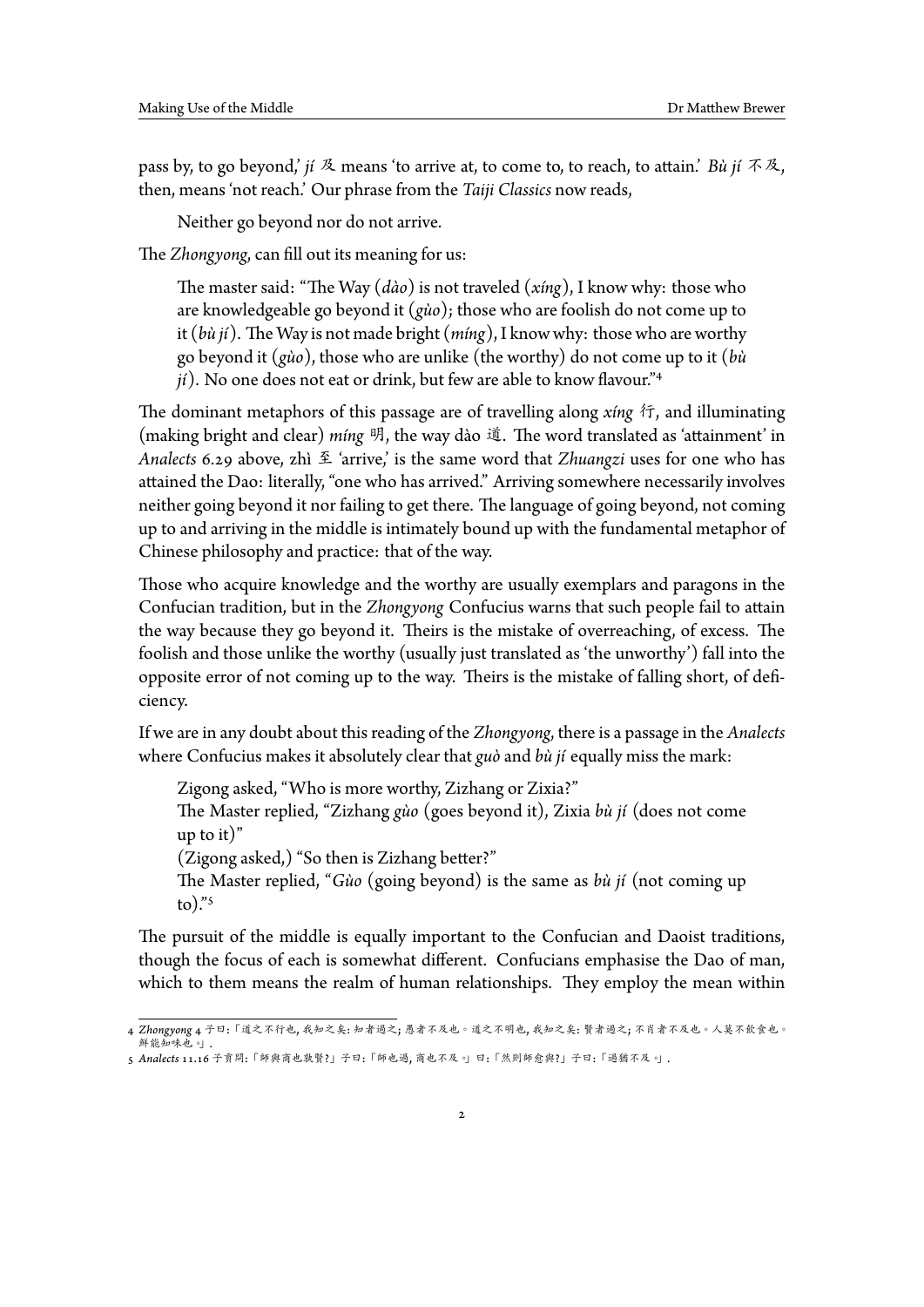the *lĭ* 禮, a term usually translated as 'rites,' but which includes what we would recognise as etiquette. Greeting your friends and how one behaves in public are equally part of the Confucian rites.

Daoists, emphasising the dao of Heaven, make use of centrality on all levels of one's being: the physical, energetic, emotional, the mental, and so on. Our passage in the *Taiji Classics* is primarily concerned with the application of not going too far and not falling short physically, energetically and martially. It is unlikely that it is being used in reference to the rites, despite the phrase having been borrowed from one of the greatest of the Confucian masters of the Song dynasty renaissance.

In the Daoist classics, one of the most important images of tending towards and attending to the middle is that of drawing a bow:

The dao of Heaven is like drawing a bow. What is high it draws down, What is low it lifts, What has too much it lessens, What does not have enough it adds to. The dao of Heaven lessens what has too much while adding to what does not have enough. The dao of men is not so, it lessens what is not enough by offering more to what has too much.<sup>6</sup>

Making use of the middle, then, is directly related to the art of knowing what is enough:

Calamity: the[re](#page-2-0) is none greater than not knowing what is enough Error: there is none greater than desiring gain Thus knowing enough of what is enough is always enough!<sup>7</sup>

Considering these passages from the heart Chinese philosophy, it becomes clear how true to tradition Master Bruce Frantzis is when he refers to making use of the middle as finding the, "Goldilocks point: neither too much nor too little, but just ri[gh](#page-2-1)t." This is what he means by the 70% rule. In this regard Bruce often tells the story of the man from Sung, the classic

version of which is found in the writings of *Mencius*:

(Gongsun Chou asked Mencius) "May I ask in what you are most developed?" (Mencius answered), "I understandwords, and I am good at cultivating my floodlike *qi*."

(Gongsun Chou said) "May I ask what you mean by 'flood-like *qi*?"'

<sup>6</sup> *Laozi* 77 天之道其猶張弓與。高者抑之、下者擧之。有餘者損之、不足者補之。天之道損有餘而補不足。人之道則不然損不足以奉有 餘。

<span id="page-2-1"></span><span id="page-2-0"></span><sup>7</sup> *Laozi* 46 禍莫大於不知足、咎莫大於欲得。故知足之足常足矣。For an application of this principle see my article, *Do Not Let the Great be the Enemy of the Good*.